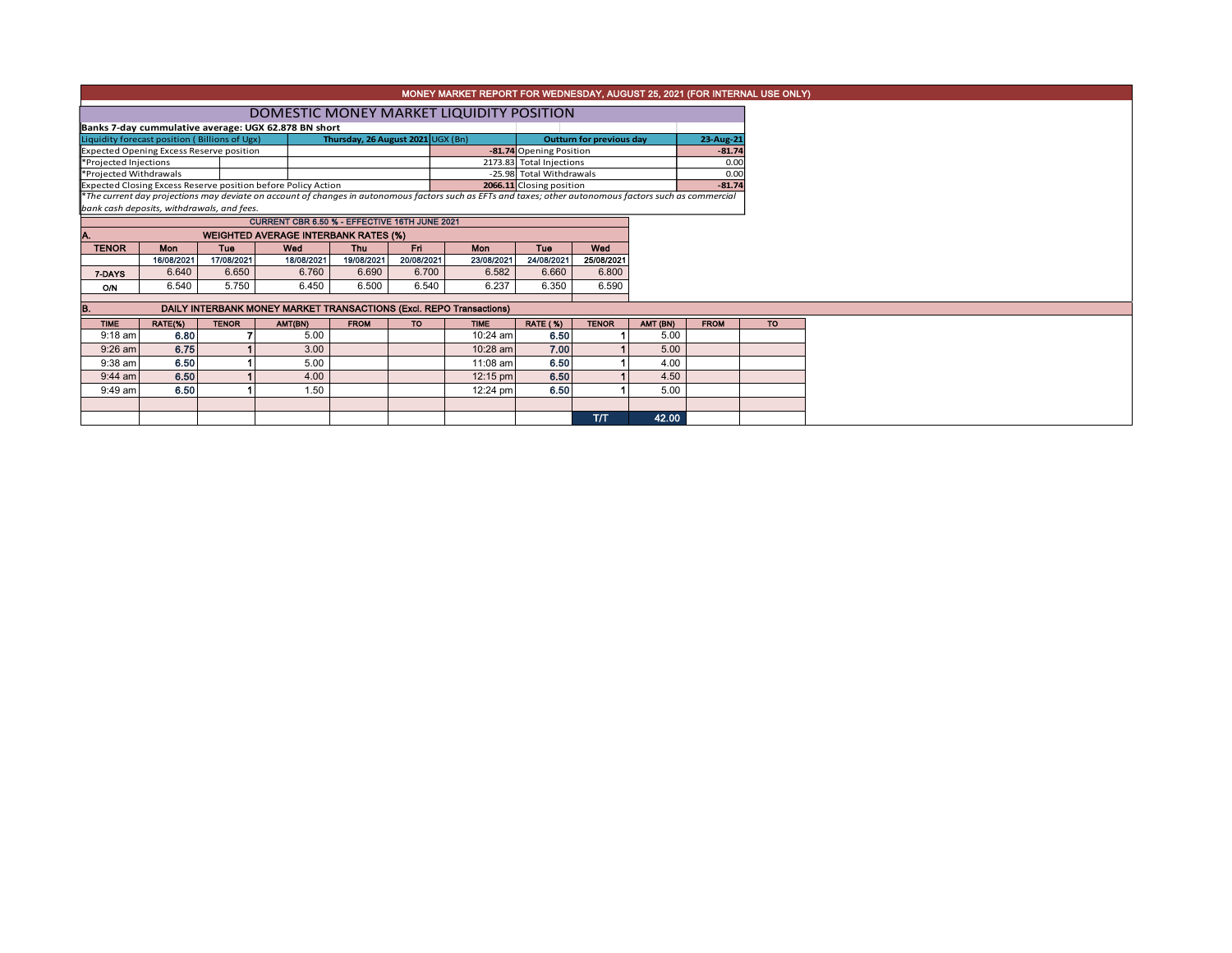| $\overline{c}$ .                                                                    | <b>CBR AND THE 7- DAY WAR INTERBANK RATES</b>                |                          |                                                                                       |                          |                                                |                                                                   |                         |                     |              |                           |            |            |  |  |
|-------------------------------------------------------------------------------------|--------------------------------------------------------------|--------------------------|---------------------------------------------------------------------------------------|--------------------------|------------------------------------------------|-------------------------------------------------------------------|-------------------------|---------------------|--------------|---------------------------|------------|------------|--|--|
| 9.500                                                                               |                                                              |                          |                                                                                       |                          |                                                |                                                                   |                         |                     |              |                           |            |            |  |  |
| 9.000<br>8.500                                                                      |                                                              |                          |                                                                                       |                          |                                                |                                                                   |                         |                     |              |                           |            |            |  |  |
| 8.000                                                                               |                                                              |                          |                                                                                       |                          |                                                |                                                                   |                         |                     |              |                           |            |            |  |  |
| 7.500                                                                               |                                                              |                          |                                                                                       |                          |                                                |                                                                   |                         |                     |              |                           |            |            |  |  |
| 7.000                                                                               | ita nya nyi                                                  |                          |                                                                                       |                          |                                                |                                                                   |                         |                     |              |                           |            |            |  |  |
| 6.500                                                                               |                                                              |                          |                                                                                       |                          |                                                |                                                                   |                         |                     |              |                           |            |            |  |  |
| 6.000<br>5.500                                                                      |                                                              |                          |                                                                                       |                          |                                                |                                                                   |                         |                     |              |                           |            |            |  |  |
| 5.000                                                                               |                                                              |                          |                                                                                       |                          |                                                |                                                                   |                         |                     |              |                           |            |            |  |  |
| 4.500                                                                               |                                                              |                          |                                                                                       |                          |                                                |                                                                   |                         |                     |              |                           |            |            |  |  |
| 4.000                                                                               |                                                              |                          |                                                                                       |                          |                                                |                                                                   |                         |                     |              |                           |            |            |  |  |
|                                                                                     | 12/08/2021                                                   | 13/08/2021               | 16/08/2021                                                                            |                          | 17/08/2021                                     | 18/08/2021                                                        | 19/08/2021              |                     | 20/08/2021   | 23/08/2021                | 24/08/2021 | 25/08/2021 |  |  |
|                                                                                     |                                                              |                          |                                                                                       |                          |                                                |                                                                   |                         |                     |              |                           |            |            |  |  |
|                                                                                     |                                                              |                          |                                                                                       |                          |                                                | • Overnight WAR -7-day WAR - CBR rate - Upper bound - Lower bound |                         |                     |              |                           |            |            |  |  |
|                                                                                     |                                                              |                          |                                                                                       |                          |                                                |                                                                   |                         |                     |              |                           |            |            |  |  |
| D.                                                                                  |                                                              |                          | MONETARY POLICY OPERATIONS MATURITIES PROFILE: (26-AUG- 2021 TO 23-SEPT- 2021)        |                          |                                                |                                                                   |                         |                     |              |                           |            |            |  |  |
| <b>DATE</b>                                                                         | <b>THUR</b><br>26-Aug-21                                     | <b>THUR</b><br>02-Sep-21 | <b>THUR</b><br>09-Sep-21                                                              | <b>THUR</b><br>16-Sep-21 | <b>THUR</b><br>23-Sep-21                       | <b>TOTAL</b>                                                      |                         |                     |              |                           |            |            |  |  |
| <b>REPO</b>                                                                         | 1.643.05                                                     | $\sim$                   | $\overline{\phantom{a}}$                                                              | $\mathbf{r}$             | $\sim$                                         | 1,643.05                                                          |                         |                     |              |                           |            |            |  |  |
| <b>REV REPO</b>                                                                     | $\sim$                                                       | $\sim$                   | $\sim$                                                                                | $\sim$                   | $\sim$                                         |                                                                   |                         |                     |              |                           |            |            |  |  |
| <b>DEPO AUCT</b>                                                                    | 132.40                                                       | $\sim$                   | 135.30                                                                                | $\sim$                   | 90.10                                          | 357.80                                                            |                         |                     |              |                           |            |            |  |  |
| <b>TOTALS</b>                                                                       | 1,775.45                                                     | $\sim$                   | 135.30                                                                                | $\sim$                   | 90.10                                          | 2,000.85                                                          |                         |                     |              |                           |            |            |  |  |
|                                                                                     |                                                              |                          | Total O/S Deposit Auction balances held by BOU up to 07 October Q912021: UGX 586 BN   |                          |                                                |                                                                   |                         |                     |              |                           |            |            |  |  |
|                                                                                     |                                                              |                          | Total O/S Repo, Reverse Repo & Deposit Auction balances held by BOU: UGX 2,229 BN     |                          |                                                |                                                                   |                         |                     |              |                           |            |            |  |  |
|                                                                                     | (EI) STOCK OF TREASURY SECURITIES                            |                          |                                                                                       |                          | Eii)                                           | <b>MONETARY POLICY MARKET OPERATIONS</b>                          |                         |                     |              |                           |            |            |  |  |
|                                                                                     | LAST TBIILS ISSUE DATE: 19-AUGUST-2021                       |                          | 6,489.24                                                                              | 26/08/2021               | (VERTICAL REPOS, REV-REPOS & DEPOSIT AUCTIONS) |                                                                   |                         |                     |              |                           |            |            |  |  |
|                                                                                     | On-the-run O/S T-BILL STOCKs (Bns-UGX)                       |                          | 20.526.79                                                                             |                          | OMO<br>26/08/2021 REVREPO                      | <b>ISSUE DATE</b><br>$21$ -Jul -                                  | <b>AMOUNT</b><br>314.06 | <b>WAR</b><br>6.500 | <b>RANGE</b> | <b>TENOR</b>              |            |            |  |  |
| On-the-run O/S T-BONDSTOCKs(Bns-UGX)<br>27,016.03<br>TOTAL TBILL & TBOND STOCK- UGX |                                                              |                          |                                                                                       |                          | <b>REPO</b>                                    | 22-Jul -                                                          | 1,418.00                | 6.500               |              | $\overline{7}$            |            |            |  |  |
| O/S=Outstanding                                                                     |                                                              |                          |                                                                                       |                          | <b>REPO</b>                                    | $28 -$ Jul                                                        | 228.04                  | 6.500               |              | $\overline{1}$            |            |            |  |  |
| <b>MATURITY</b>                                                                     | <b>TOTAL STOCK YTM (%)</b><br><b>CHANGE IN</b>               |                          |                                                                                       |                          | <b>DAUT</b>                                    | 29-Jul                                                            | 39.79                   | 6.946               |              | 28                        |            |            |  |  |
|                                                                                     | (BN UGX)                                                     | AT CUT OFF <sup>®</sup>  | YTM (+/-)                                                                             |                          | <b>DAUT</b>                                    | 29-Jul                                                            | 49.47                   | 6.950               |              | 56                        |            |            |  |  |
| 91                                                                                  | 94.20                                                        | 6.825                    | $-0.473$                                                                              |                          | <b>DAUT</b>                                    | 29-Jul                                                            | 49.17                   | 7.299               |              | 84                        |            |            |  |  |
| 182                                                                                 | 435.51                                                       | 8.751                    | $-0.118$                                                                              |                          | <b>REPO</b>                                    | 29-Jul                                                            | 1,403.00                | 6.500               |              | $\overline{7}$            |            |            |  |  |
| 364                                                                                 | 5,959.53                                                     | 9.700                    | $-0.452$                                                                              |                          | <b>REPO</b>                                    | 02-Aug                                                            | 418.00                  | 6.500               |              | 3                         |            |            |  |  |
| 2YR                                                                                 | $\sim$                                                       | 11.500                   | $-1.500$                                                                              |                          | <b>REPO</b>                                    | 04-Aug                                                            | 225.50                  | 6.500               |              | $\overline{1}$            |            |            |  |  |
| 3YR                                                                                 | $\sim$                                                       | 11.390                   | $-1.410$                                                                              |                          | <b>REPO</b>                                    | 05-Aug                                                            | 1,501.00                | 6.500               |              | $\overline{7}$            |            |            |  |  |
| 5YR<br><b>10YR</b>                                                                  | 1,589.27                                                     | 13.409<br>13.739         | $-1.691$<br>$-2.231$                                                                  |                          | <b>REPO</b><br><b>DAUT</b>                     | 09-Aug<br>12-Aug                                                  | 143.00<br>59.02         | 6.500<br>7.384      |              | $\sqrt{3}$<br>84          |            |            |  |  |
| 15YR                                                                                | 9,703.84<br>7,946.63                                         | 14.090                   | $-0.310$                                                                              |                          | <b>DAUT</b>                                    | 12-Aug                                                            | 79.74                   | 7.003               |              | 56                        |            |            |  |  |
| <b>20YR</b>                                                                         | 1,287.05                                                     | 15.950                   | $-1.040$                                                                              |                          | <b>DAUT</b>                                    | 12-Aug                                                            | 84.85                   | 6.906               |              | 28                        |            |            |  |  |
|                                                                                     |                                                              |                          | Cut OFF is the lowest price/ highest yield that satisfies the auction awarded amount. |                          | <b>REPO</b>                                    | 12-Aug                                                            | 1,474.00                | 6.500               |              | $\overline{7}$            |            |            |  |  |
|                                                                                     |                                                              |                          |                                                                                       |                          | <b>REPO</b>                                    | $16$ -Aug                                                         | 482.50                  | 6.500               |              | $\ensuremath{\mathsf{3}}$ |            |            |  |  |
|                                                                                     |                                                              |                          |                                                                                       |                          | <b>REPO</b>                                    | 18-Aug                                                            | 142.50                  | 6.500               |              | $\overline{1}$            |            |            |  |  |
|                                                                                     | 6.500<br>$\overline{7}$<br><b>REPO</b><br>19-Aug<br>1,641.00 |                          |                                                                                       |                          |                                                |                                                                   |                         |                     |              |                           |            |            |  |  |
|                                                                                     |                                                              |                          |                                                                                       |                          |                                                | WAR-Weighted Average Rate                                         |                         |                     |              |                           |            |            |  |  |